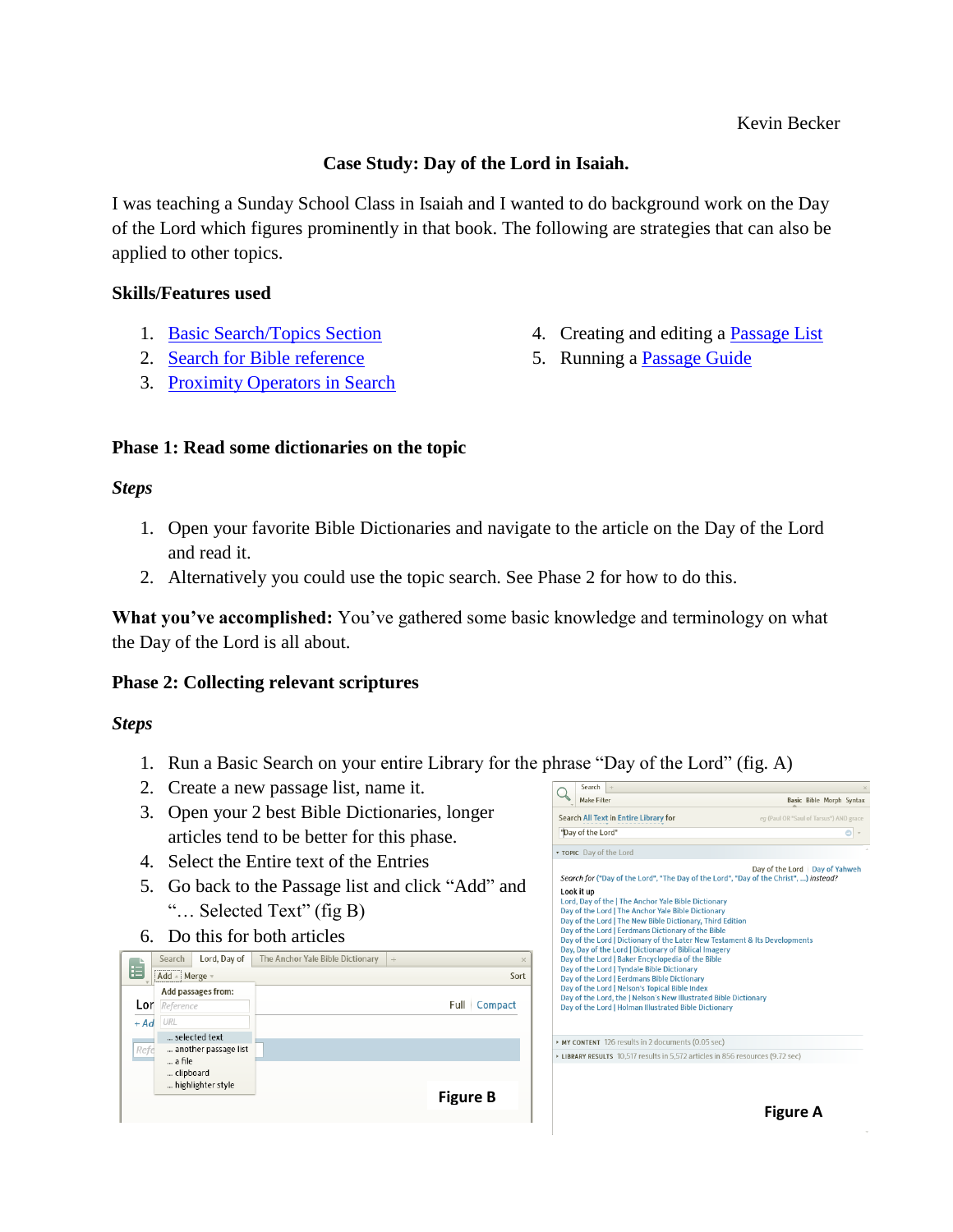- 7. Click Sort in the passage List
- 8. Prune the list. This will consist of deleting duplicates (single verses that are included in ranges) and any verses not applicable to the study. Keep an open Bible to check context.  $(Fig C & D)$



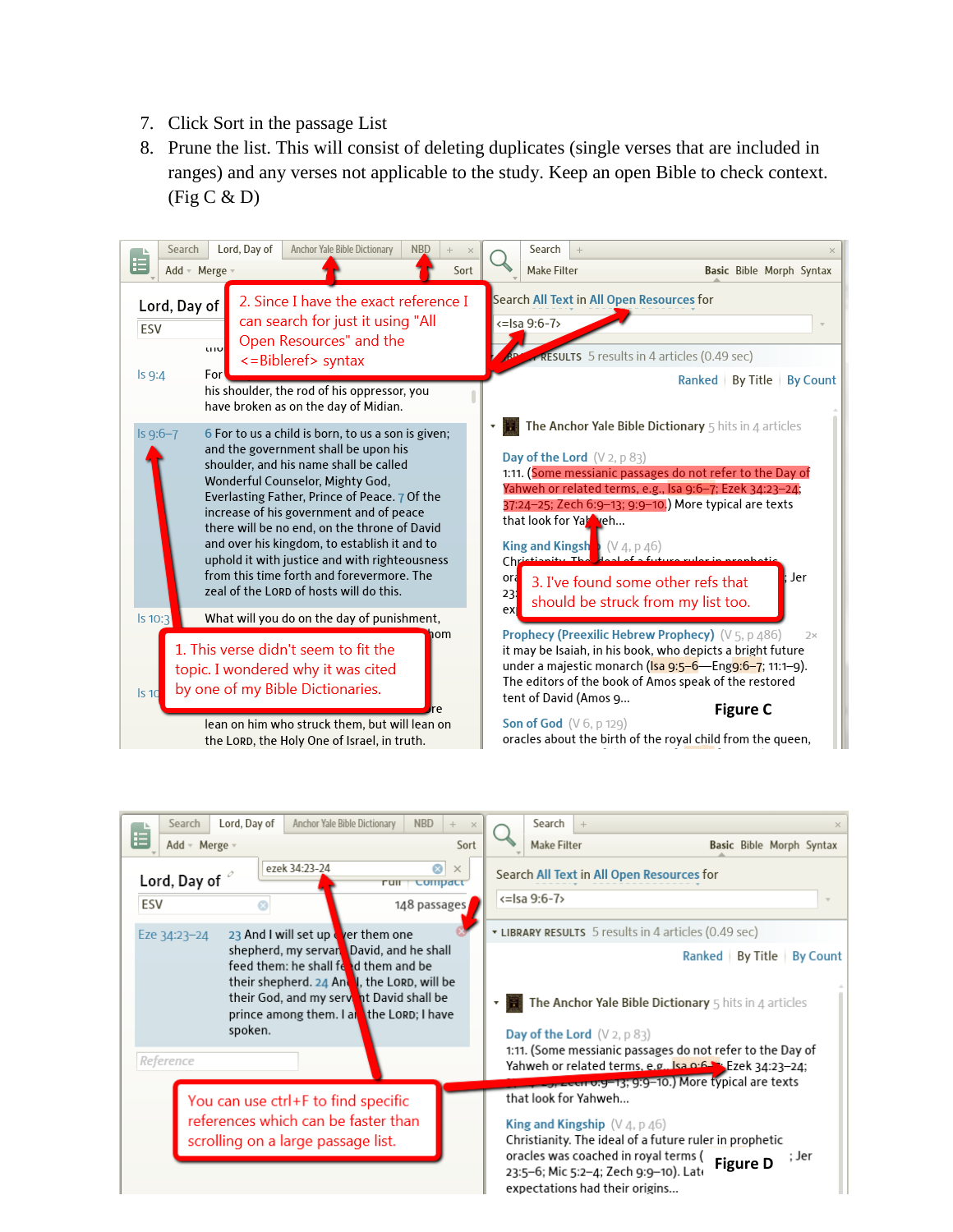**What you've accomplished:** You've constructed a list of relevant Bible verses that are often cited in support of major observation for the Day of the Lord. Reading these scriptures and their contexts will give you more understanding. Your list is not exhaustive but it is hopefully representative.

**Things to Keep in Mind:** You can add to this list as you continue to study and find verses that the Bible dictionaries left out.

# **Phase 3 – Study Passages**

This stage consists of what you would normally do when studying a passage of the Bible with Logos.

# *Steps*

- 1. Select which passages you think are the most important passages
- 2. Read the passage in multiple translations, in the original languages if you are able.
- 3. Run passage guides on each passage
- 4. Consult your most trusted commentaries

**What you've accomplished:** You've gathered a deeper understanding of the passages and along the way your topic. You might have identified other tangents worth pursuing.

**Things to Keep in Mind:** The passage guide's Cross References section may provide references to add to your Passage list. Also, don't let application get too far from your mind, the details can get overwhelming at this point, remember Bible Study should be about life change!

# **Phase 4 – Locating other Helpful Information**

You no doubt noticed in the first screen-shot that a "Day of the Lord" search in my Library resulted in over 10,000 hits, way too many to sort through! This phase will build on Phase 2's work. I will limit myself to just Isaiah for the sake of the following examples.

## *Steps*

 $\overline{\phantom{a}}$ 

- 1. Create a list of the top reference ranges that deal with your topic. For Illustration we'll use Isaiah 7,10-13, and 19-25. These references are somewhat random.
- 2. Use this syntax like "Day of the Lord" NEAR (<Isa  $7$ >, <Isa 10-13>, <Isa 19-25>)<sup>1</sup> You could do "Day of the Lord" NEAR <Isa> however this search would be very slow since Isaiah is a big book, and it might crash Logos due to heavy memory usage (Figure F).

<sup>&</sup>lt;sup>1</sup> <Isa 7> is the same as <~Isa 7>. This will find a reference that intersects with any portion of that chapter. If you use <=Isa 7> the reference would have to be precisely Isa 7 and a small subset like Isa 7:18-20 would not be returned.